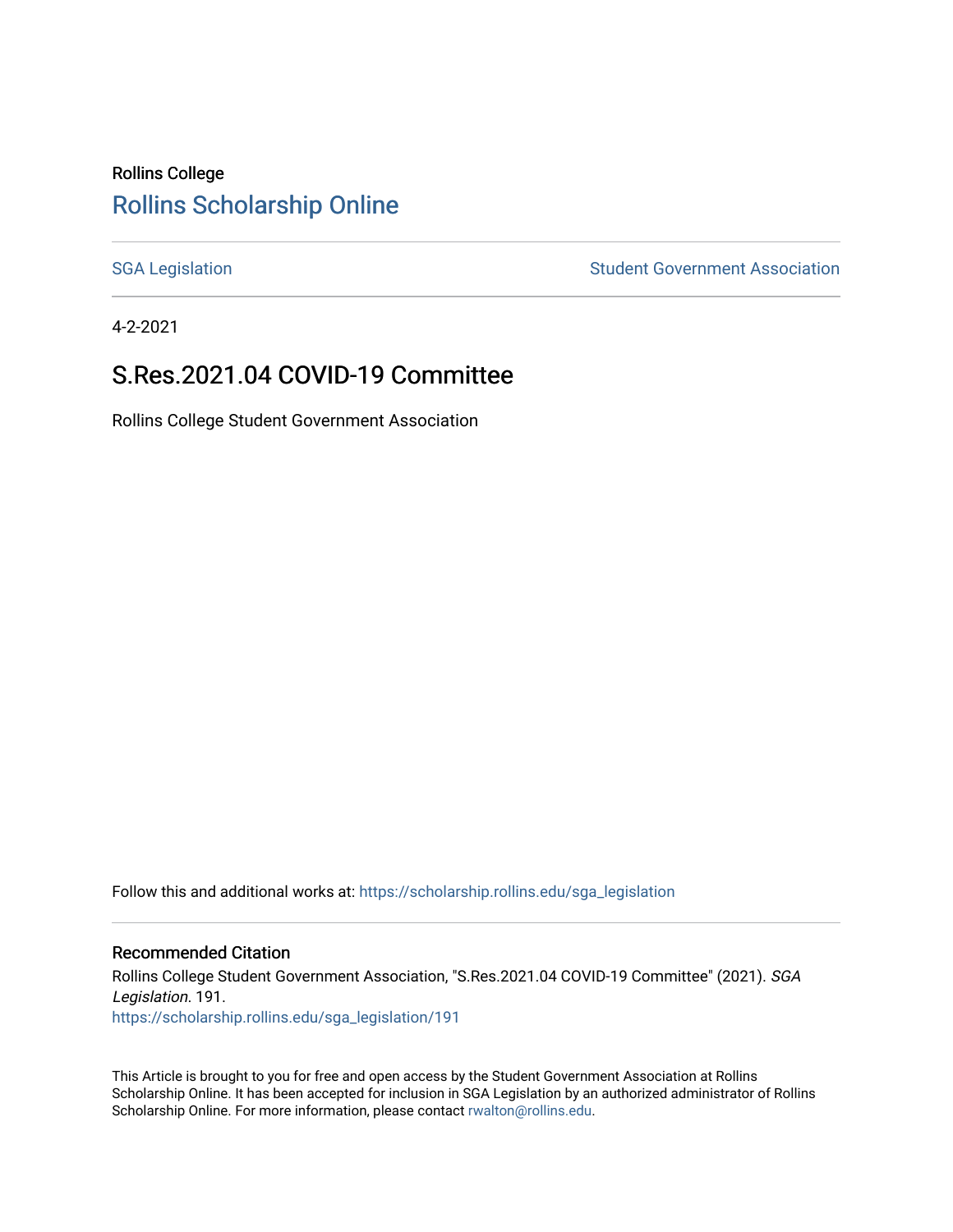Office of the Chief Justice Student Government Association of Rollins College 1000 Holt Avenue, Winter Park, Florida, 32789 Data Loss Notification Letter

Dear Rollins Community,

The Student Government Association experienced a data loss during the Vice Presidential transition. The data loss affected the attached legislation. The Executive team was able to recover the original legislation submitted to the senate. Although the attached legislation was submitted to the senate, we are unable to guarantee whether changes were made to the legislation *during* the senate session.

After conversations with the executive team, we are choosing to make the legislation publicly accessible to uphold the Student Government Association's commitment to transparency. Please use the attached legislation as a guiding document for future Student Government Association initiatives.

#### Thanks,

Niko Ellison | Chief Justice, Student Government Association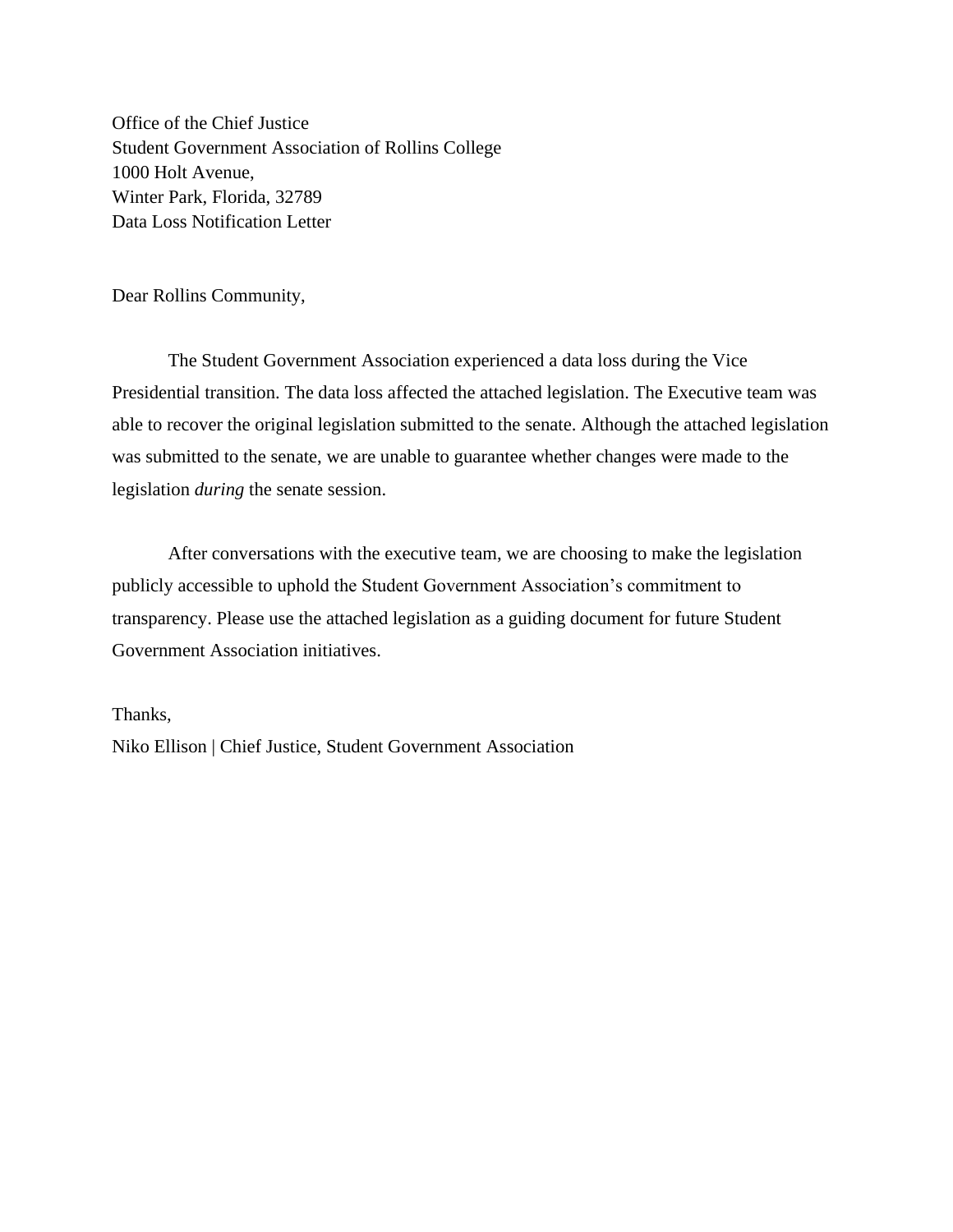

# COVID-19 Committee Act

# **Legislation S.Res.2021.04**

Sponsored by: Hannah Munford, Katelynn McAraw, and Deanna Watkins

IN THE SENATE OF THE STUDENT GOVERNMENT ASSOCIATION OF ROLLINS COLLEGE

━━━━━━━━━━━━━━

10/28/2020

## An Act

To establish a Select Joint Committee on COVID-19 in the Student Government Association.

*WHEREAS many students feel underrepresented in the policy changes instituted during* 

*COVID-19;*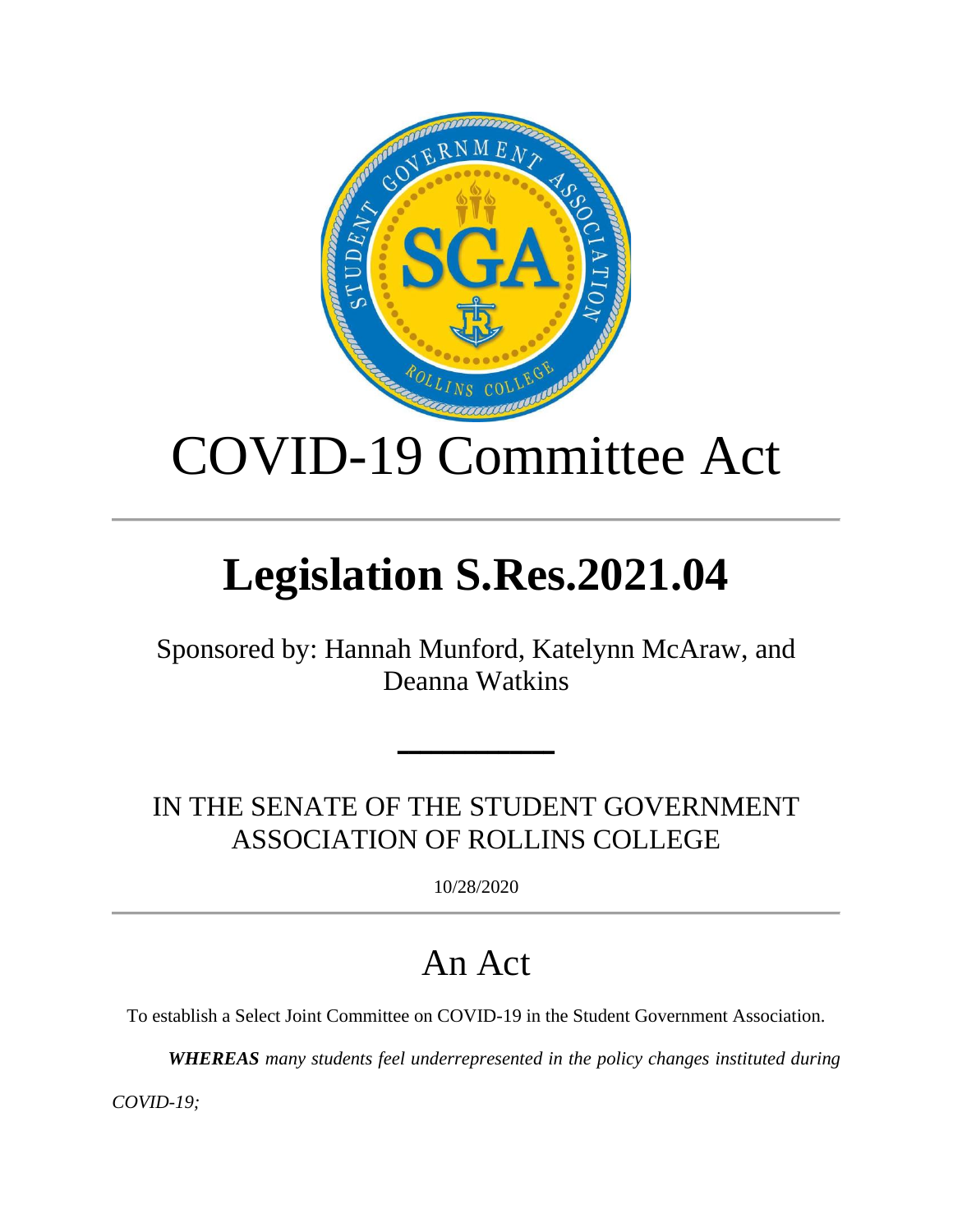*WHEREAS the current student populace needs to voice their concerns to the administration about the new educational format during COVID-19;* 

*WHEREAS the current senatorial requirements do not accommodate all senators in their respective circumstances in the midst of the current pandemic. Now, therefore,*

*Be it Hereby Resolved, the Student Government Association of Rollins College will:*

- (1) Establish a joint select ad-hoc committee entitled the "COVID-19 Committee" that will include:
	- (i) 3 voting members of the Executive Board: The Vice President, The Academic Chair, and The Student Life Chair;
	- (ii) 5 voting members of the Senate: 2 Holt Senators, 2 CLA Senators, and the Accessibility Services Senator;
- (2) Delegate the following responsibilities to the aforementioned select joint committee:
	- (i) Establish a dialogue with the Rollins community regarding the academic and social needs of virtual and in-person students in the midst of the current pandemic;
	- (ii) Consider the suspension or the alteration of including, but not limited to, the following senatorial requirements:
		- i. Volunteering Requirements
		- ii. Dress Code
		- iii. Community Outreach;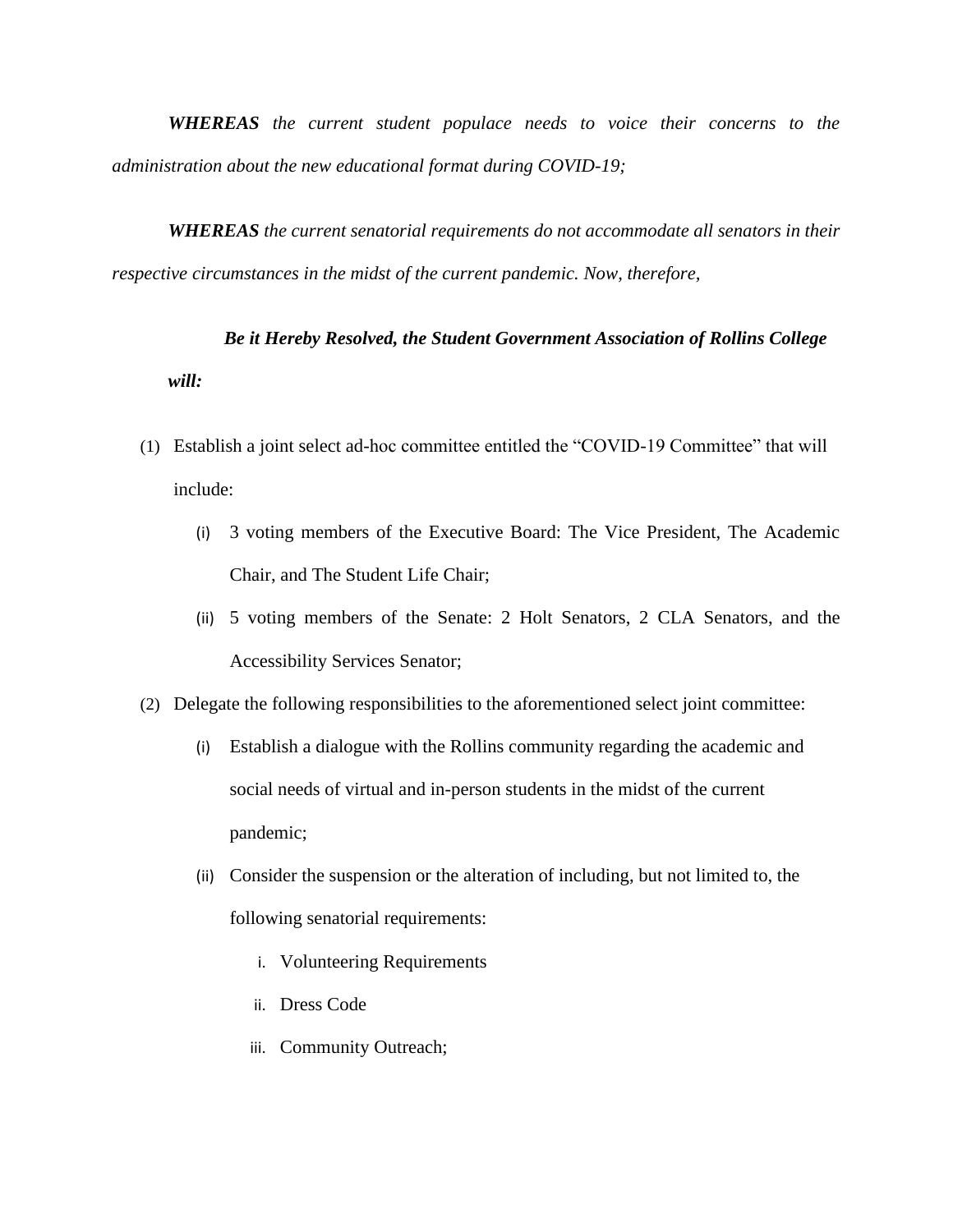- (iii) Create a detailed proposal for accommodating the student populace during the current pandemic;
- (iv) Other issues that may arise correlating to the student body during the COVID-19 pandemic
- (3) Charge the President of the Rollins College Student Government Association with the responsibility to appoint the Chairman of the aforementioned select committee; and, select the designated committee members. If the Chairman is one of the aforementioned permanent members listed in clause (1) of this Act, the President Pro Tempore must be added as a member to keep membership at an odd number.
- (4) Abolish the aforementioned select joint committee following the mitigation of the COVID-19 pandemic, through a Motion to Discharge.